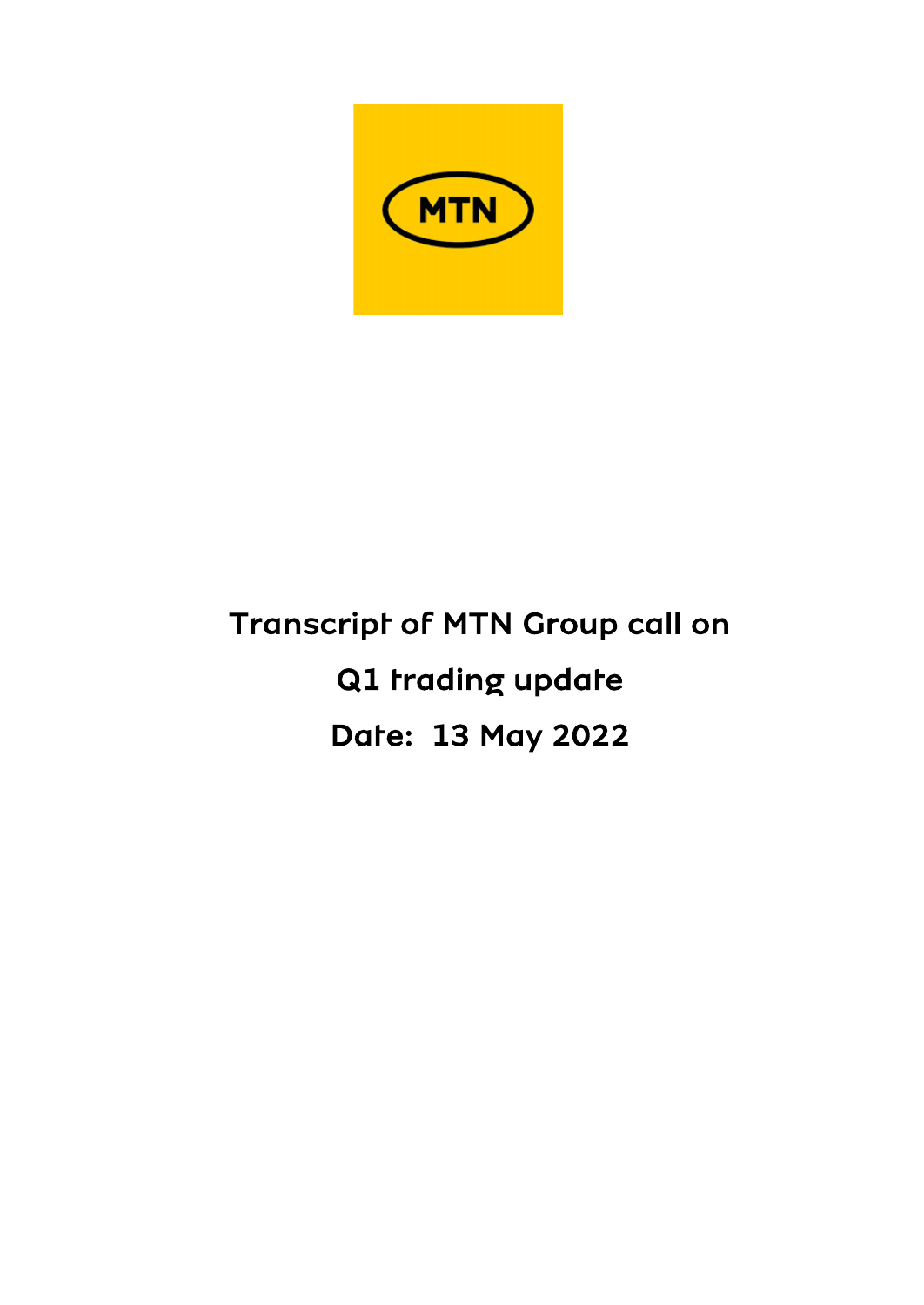Q1 Trading Update

13 May 2022



## **Operator**

Good day ladies and gentlemen and welcome to the MTN Group's Q1 trading update. All participants will be in listen-only mode. There will be an opportunity to ask questions later during the conference. If you should need assistance during the call, please signal for an operator by pressing \* then 0. Please note that this call is being recorded. I would now like to turn the conference over to Thato Motlanthe. Please go ahead, sir.

## Thato Motlanthe

Thanks very much, Claudia. Good afternoon to everyone and thank you for taking the time to dial in to the discussion on MTN Group's trading update for the first quarter ended 31 March 2022. My name is Thato Motlanthe; Head of MTN Group Investor Relations and on the call with me is Ralph Mupita, our Group CEO, as well as Tsholo Molefe, who is our Group CFO.

Just a reminder that our trading update was published this morning on the JSE, and it is posted on our website on the Investor Relations page.

I trust that you would have also seen the Q1 releases from MTN Nigeria, MTN Ghana, MTN Uganda and MTN Rwanda, which make up our overall reporting line up. They all published over the past two weeks.

For today's call it's my pleasure to hand over to Ralph and Tsholo shortly, who will provide an overview of the business and financial performance in Q1, as well as give you some outlook remarks. We can then open the lines up for the Q&A session, which will be facilitated by the operator.

Finally, just to note that this call is scheduled to wrap up in about an hour's time. With that, let me hand over to Ralph.

## Ralph Mupita

Thank you very much Thato, and a good afternoon from me as well. I trust that everybody is keeping well. We appreciate you joining us on this call at a time that there is a lot of geopolitical and macroeconomic events roiling the markets, demanding your time and attention. I hope you have had a chance to go through the comprehensive trading update SENS we published this morning.

On to our trading update. We are encouraged by the healthy performance delivered across our markets under challenging macroeconomic conditions and new regulatory developments.

From an operational standpoint, the Group has delivered solid results in the quarter, and is tracking well against our medium-term targets with double-digit service revenue growth, in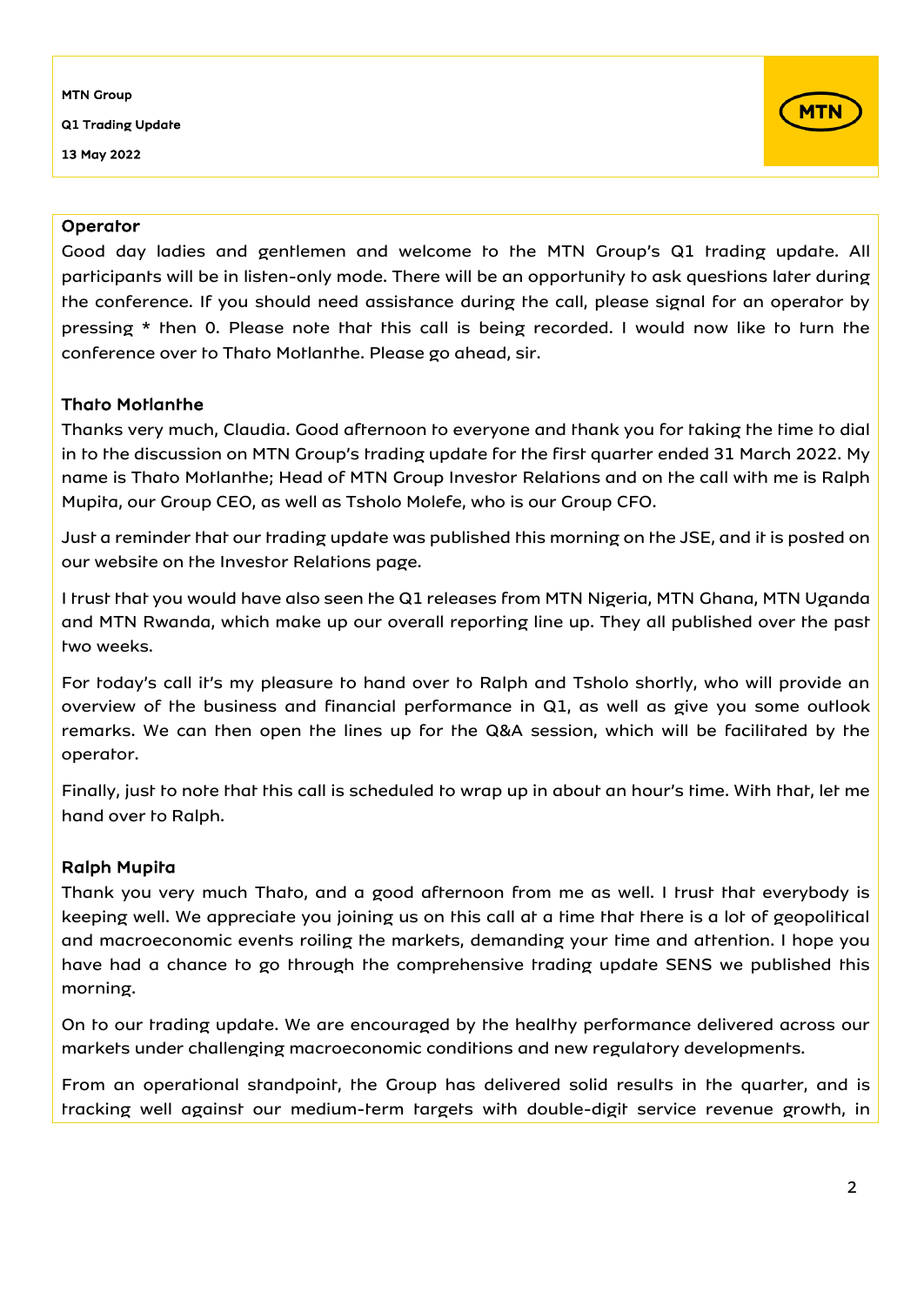

constant currency terms, the expansion of EBITDA margins and the Holdco leverage remaining well within guidance as we executed on our Ambition 2025 strategy.

We will unpack our performance covering five broad themes, starting with the challenging macroeconomic environment and regulatory developments we are navigating. The solid operational and financial performance recorded, will be the second theme that I will cover. Thirdly, I will update on some of our strategic priorities.

At that point I will hand over to Tsholo to talk you through a bit more detail on the financial performance, covering the key markets and regions. Tsholo will also cover the fourth theme, which is the strong balance sheet and liquidity positions. After that I will come back to wrap up with outlook and concluding remarks.

#### 1. Challenging operating environment

So let me kick off with the context on the challenging macroeconomic environment.

As I'm sure many of you are aware, over the past few months we have seen an increase in macroeconomic volatility being driven by the recent global events, which is feeding through to our markets. In addition to socio-economic impacts of COVID-19 continuing to affect our trading environment, rising inflation and interest rates are an additional set of impacts across our markets putting consumer discretionary spending under pressure. Communications spend has been relatively more resilient in terms of consumer and business expenditure, but not immune to the global macroeconomic shocks experienced in the quarter.

The monetary and fiscal positions in many of the countries we operate in have been challenged resulting in currency weakness against the US dollar. We have also observed some disruptions in supply chains (for example handsets in South Africa); and to mitigate the risks of network rollout, we put in place contingencies that included an acceleration of capital expenditure in the Q1 with a focus on securing radios for our 4G and 5G expansions.

In South Africa specifically, our second biggest market – in mid-April, the province of KwaZulu-Natal was hit with heavy rainfall causing floods in many parts of that province, impacting lives and livelihoods. The floods also caused damage to infrastructure with a total of more than 500 MTN sites being down in the province.

We did activate our contingency plans and have managed to restore just over 90% of the affected sites to full capacity. So, there are now about 47 sites left, which we are working to restore.

Loadshedding from the national grid has impacted network availability in South Africa and we have increased investment in batteries and generators ahead of the winter period when we anticipate loadshedding risk to remain persistent.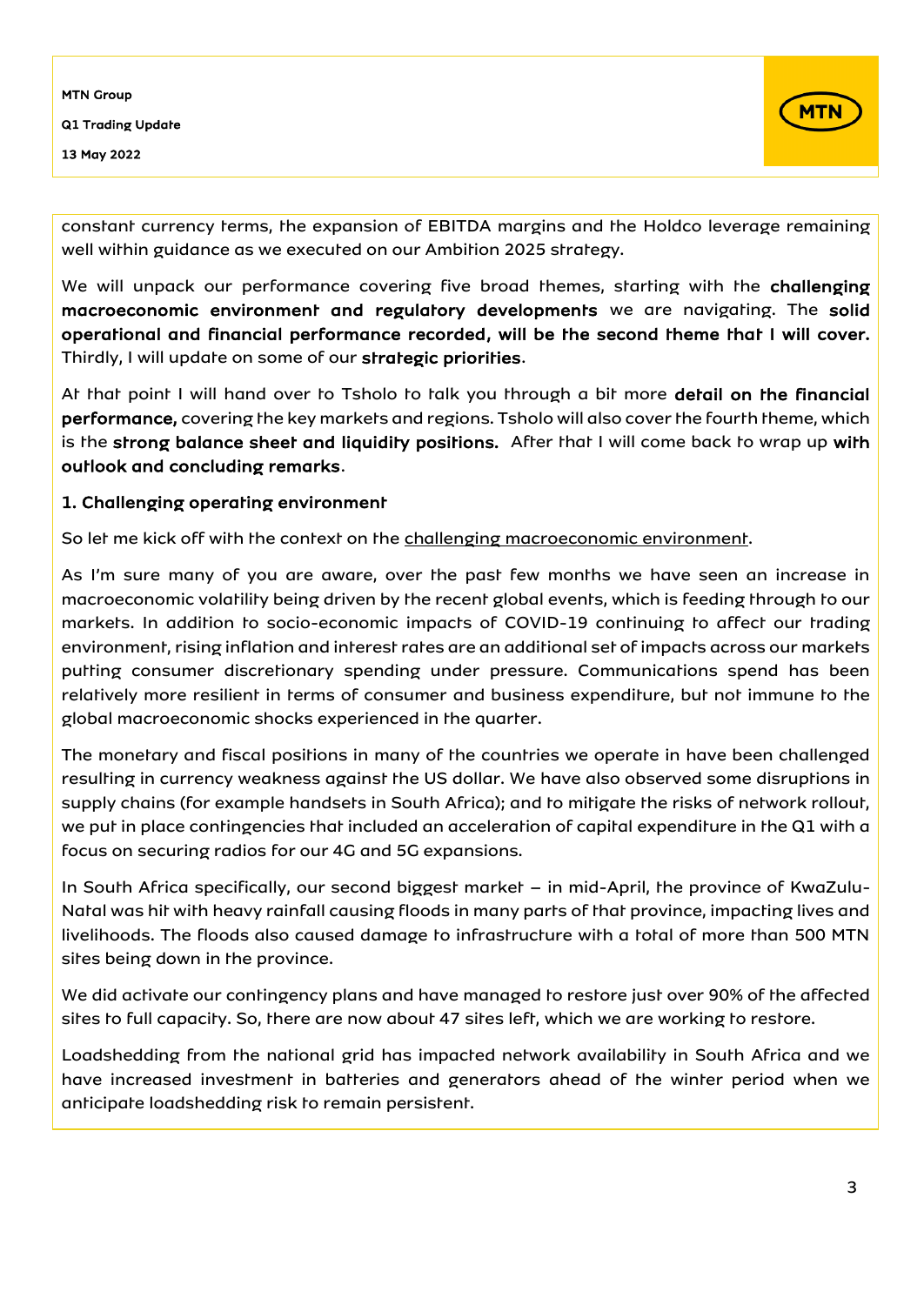

From a regulatory perspective, the securing of an additional 100MHz of multi-band spectrum in South Africa was a major positive milestone to support the 4G and 5G expansion plans we have in the market. In Ghana, the e-levy was promulgated through parliament and in Nigeria, the NCC issued a directive to bar circuit switch voice calls for subscribers who had not linked their NINs to their SIM. These regulatory developments did not impact the Q1 trading performance, and I will comment on these later in the outlook section at the end.

So that's a high-level summary of our macro and trading environment.

## 2. Solid operational and financial performance

The second theme is the delivery of a solid operational and financial performance, in the challenging macroeconomic environment. We are encouraged by the sustained commercial momentum and solid execution across our markets.

In our commercial trends, subscribers grew 3.2% YoY to reach approximately 276 million. You would recall that this was impacted by the decline in subscribers in MTN Nigeria arising from the revised SIM registration regulations in the country. Adjusting for Nigeria, total subscribers were up by 3.9% YoY – so solid underlying commercial momentum.

Encouragingly, MTN Nigeria added 1.7 million subscribers during Q1, which is a good trajectory continued from the one million subscribers added in Q4 2021. Subscriber growth in South Africa was very encouraging, giving us a good growth platform for the trading periods ahead.

The structurally higher demand for data services was sustained with robust growth in our traffic trends. Looking at the year-on-year trajectory, overall Group data traffic increased by 45% – and within that mix, MTN SA traffic was by 47%, MTN Nigeria up 85% and MTN Ghana up by around 55%.

We were pleased to secure permanent high-demand spectrum in MTN South Africa. This will enable us to ramp up investment to increase coverage, including our 5G offering, and this will also support the data traffic growth going forward.

Our commercial execution drove a solid overall financial performance. Group service revenue grew by 16% in constant currency terms, with EBITDA margin improving by 2.2 percentage points to just over 46%, supported by our expense efficiency programme. So, this resulted in EBITDA growth of 21% in constant currency, reflecting sustained operating leverage in our business.

Tsholo will unpack the financial performance in a more detail, but it's just worth noting that both data and fintech delivered strong results, up 37% and 21% respectively. Fintech had a few dynamics, which I will go into a little bit later, but we are focused on driving growth in our connectivity business and driving recurring usage on our fintech platform with a focus on new product launches to grow advanced services.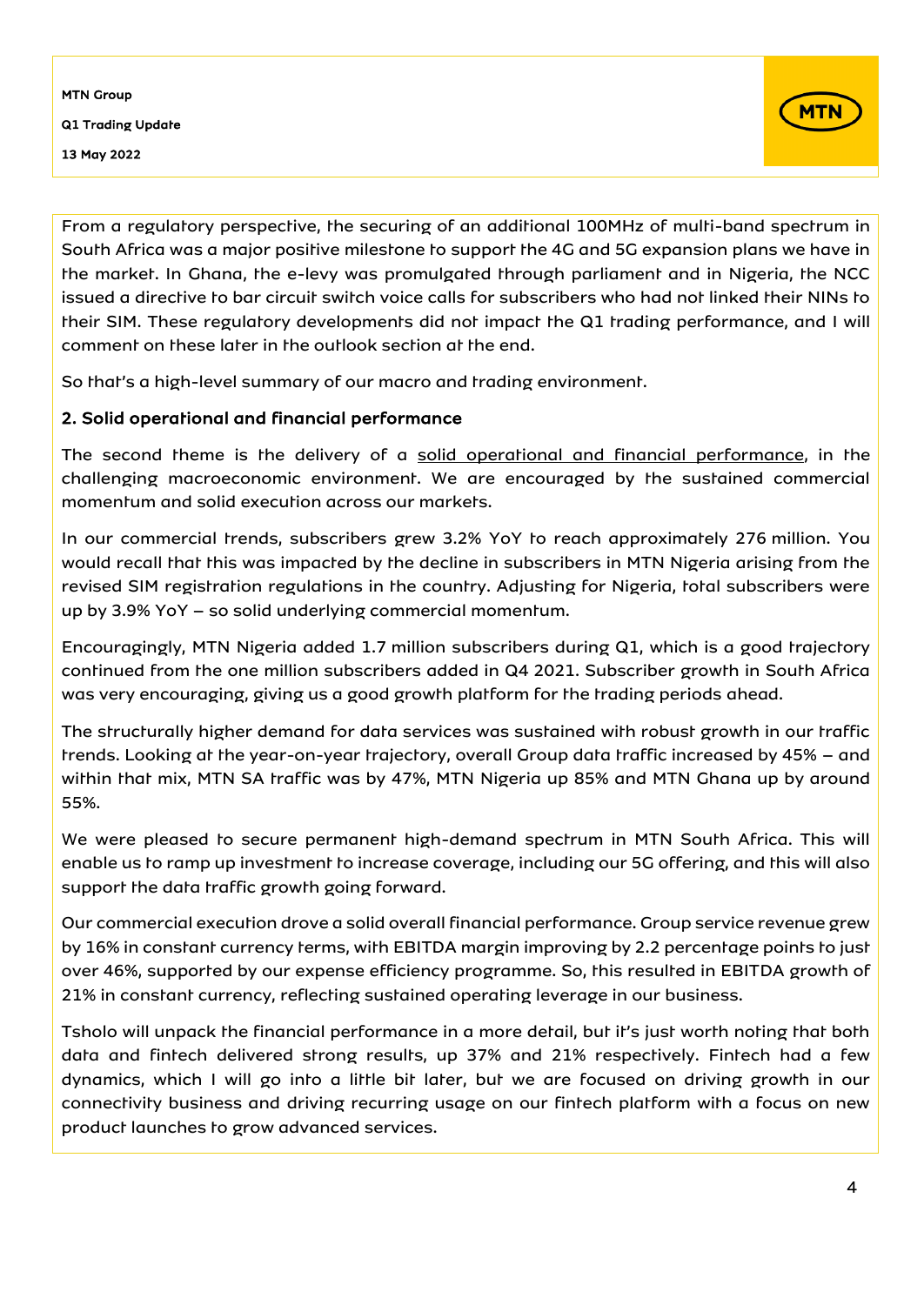Q1 Trading Update

13 May 2022



#### 3. Progress on strategic priorities

The third theme is our strategic priorities, and I will just spend a bit of time unpacking some detail on the fintech business. Firstly, on the performance, we continue to scale and accelerate the fintech ecosystem across our markets. Looking at the main KPIs and drivers, our active monthly fintech users increased by 25.9% YoY to end at just over 58 million.

If I turn to fintech transaction volumes processed through our ecosystem, this increased by 33% in Q1 to 2.9 billion transactions and value increased by 19% in constant currency terms to just under US\$60 billion.

The transaction value was impacted by two things: firstly, by new commission-earning rules that were implemented in Ghana during Q3 2021 with an aim to improve margins, which was achieved. If we adjust for this, the underlying transaction value grew by 34.0% in constant currency terms.

We reduced the pricing umbrella in Côte d'Ivoire as a response to aggressive competition by Wave, a new market entrant in the market. We reduced our P2P and withdrawals pricing. Tsholo will talk about the service revenue development, but what was quite encouraging is that we have seen a recovery and acceleration of fintech users and usage in Côte d'Ivoire as Q1 2022 progressed.

We remain confident of our recovery plan in Côte d'Ivoire where we anticipate fintech service revenue to be back in growth by Q4 2022, driven by user growth and the launch of advanced services.

We had strong traction in growing our payments and e-commerce ecosystem, where we grew the number of merchants accepting MoMo payments by 47% and this closed at more than 765 000 merchants at the end of Q1. The momentum in total value of MoMo merchant payments was also very strong and increased by 125% to US\$4.3 billion. So, we will continue to roll-out selfonboarding of merchants to help entrench the momentum and growth we are seeing in our payments and e-commerce verticals.

The banktech vertical is also showing good momentum in the key drivers, and we had a 28% increase in total loan value to reach around US\$280 million. Our banktech offering benefits from the scale of our mobile wallet and customer footprint, which we will continue to leverage.

In our insurtech platform, we closed Q1 2022 with 17.4 million registered aYo policies, reflecting growth of just under 38% YoY. Active policies actually reduced by 31.1% and this was due to a deliberate shift in the strategy to focus on higher average revenue per policy and new revenue streams, particularly in Uganda, resulting in the termination of free policies.

Active policy growth was also impacted by platform migration and integration challenges as we shifted to a proprietary infrastructure. We are building this business in a sustainable way, and we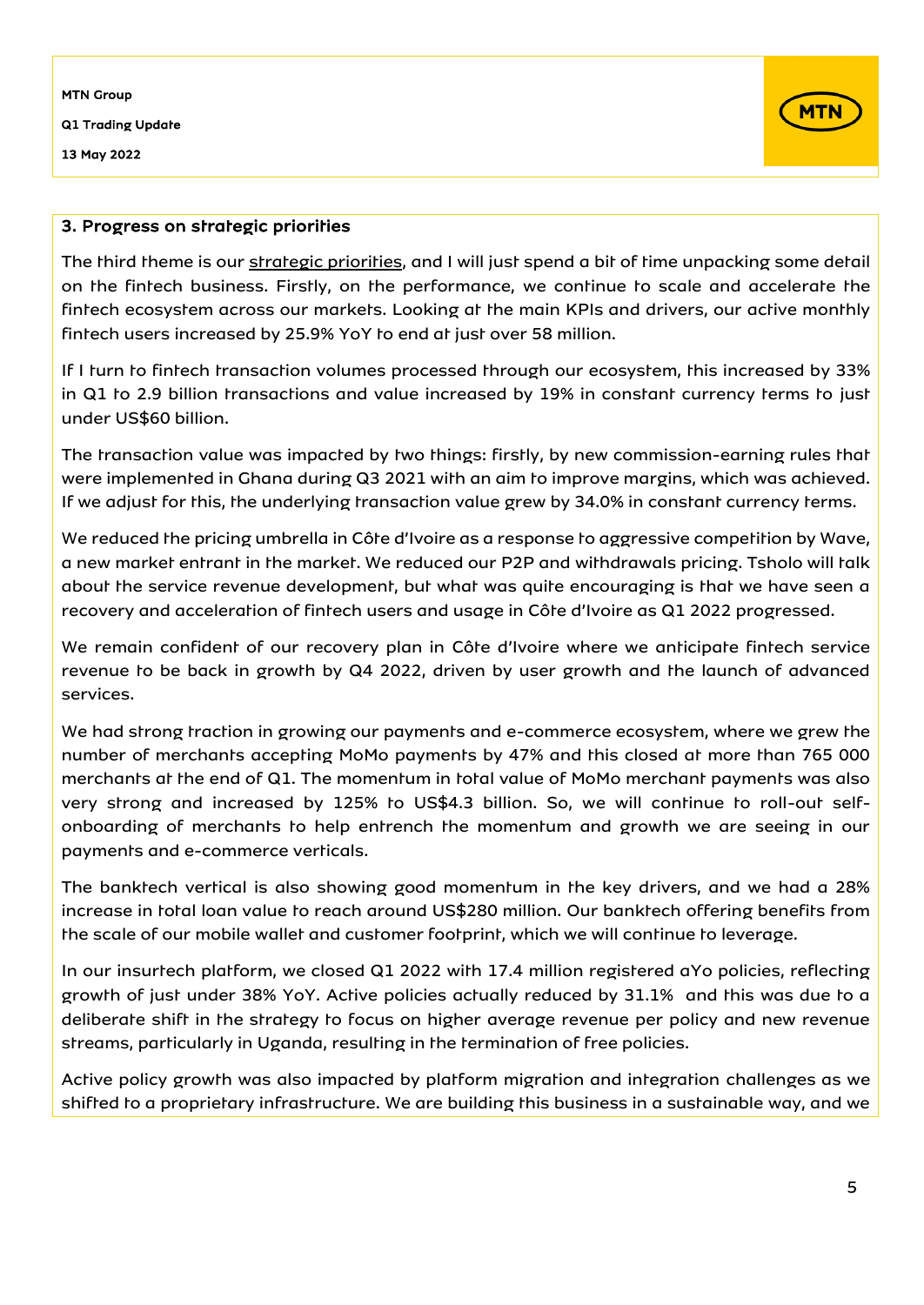

anticipate a return to growth in active paid policies in the year ahead, with higher average revenue per policy.

Overall, we are pleased with the scaling of the fintech ecosystem, underlying service revenue growth and resilience of the business.

In terms of our overall fintech strategy, the final approval of a MoMo PSB licence in Nigeria by the CBN was a critical milestone. It will enable us to launch the PSB before the end of Q2 2022 and invest in its rollout with the ability to offer a broader range of services.

In terms of partnerships, our insurtech joint venture with Sanlam is undergoing regulatory approvals across the various markets we operate in, and we anticipate launching the JV in early H2 2022. The structural separation of fintech is on track for Q2, as we have guided previously. The key focus on that front will then be to establish fintech as a separate business and assessing the opportunities for minority strategic investors by the end of this year.

Some quick highlights on the asset realisation programme, you would recall that we completed Series 1 of MTN Nigeria's public offer earlier in the year for expected overall proceeds of R3.6 billion. We are pleased to have been able to upstream net proceeds of R708 million so far. This is a key milestone in the execution of our ARP, we continue the work to upstream the balance and we will pursue our commitment to further localise the shareholding in MTN Nigeria as indicated previously as we successfully repatriate the balance of cash still in Nigeria.

Last year we also announced the sale of MTN SA's passive tower infrastructure and obtained the necessary regulatory approvals. We are expecting the R5.2 billion in net proceeds from that transaction to flow before the end of Q2 2022.

The further localisation of MTN Ghana has gained good traction. In Q1 we increased our localisation from 17.5% to 18.7% and we received cash proceeds of R272 million for this further localisation. Post the quarter-end, a transaction was concluded to localise a further 5% of MTN Ghana, which brings the total localisation to 23.7%. We are on track to achieve 30% localisation for MTN Ghana and remain committed to deepen local ownership in that market.

Finally, we are very pleased by the progress we are making as the MTN Group in driving broadbased transformation. We achieved the Level 1 Contributor Status for both MTN Group and our South African operation, which is a truly major milestone. As MTN Group, we see broad-based transformation and making socio-economic impact in South Africa as a key to our sustainability and creating shared value.

At this point let me hand over to Tsholo, and I will come back to make concluding remarks at the end.

## Tsholo Molefe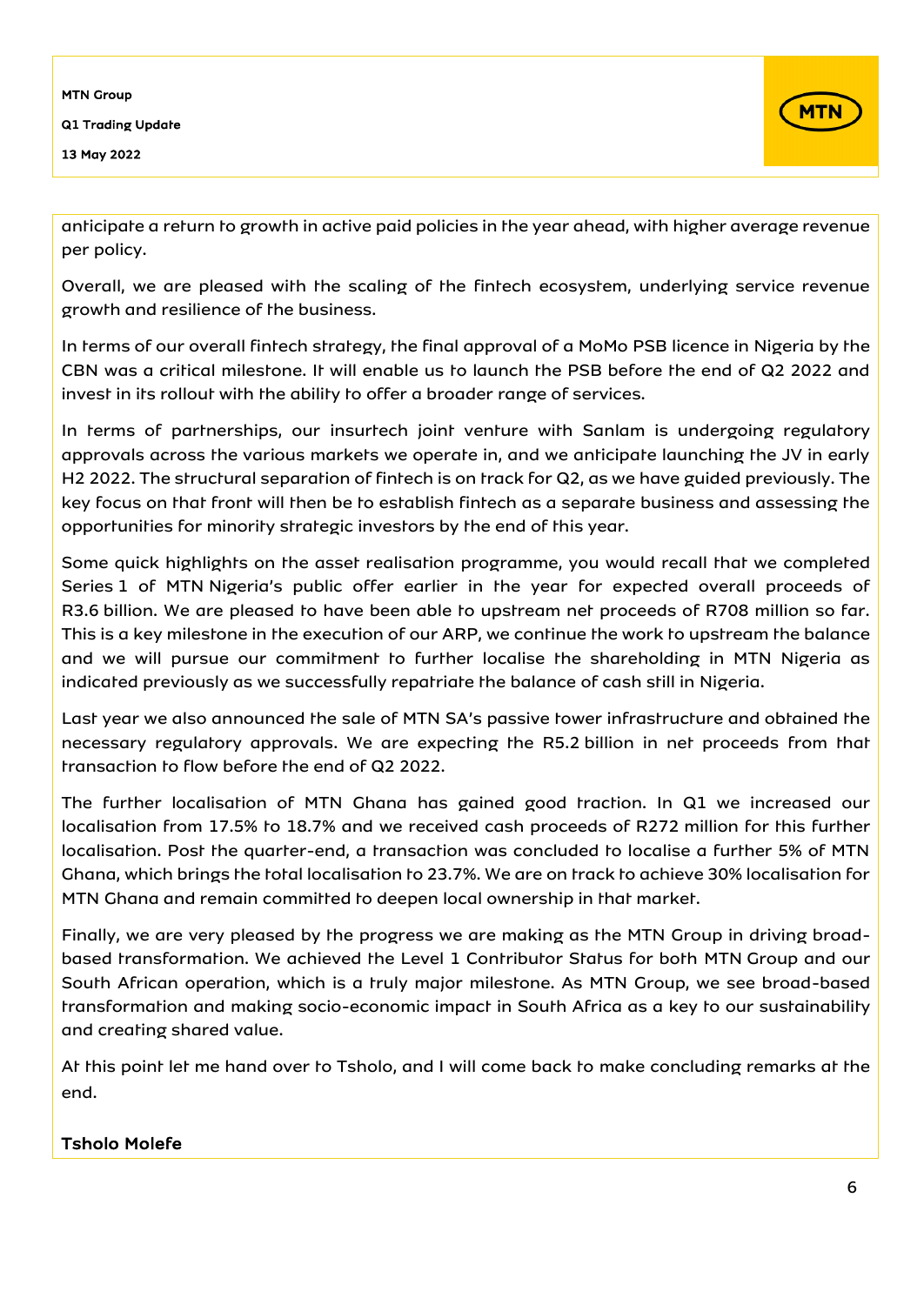

Thank you, Ralph, and good afternoon to everybody. It's my pleasure to run you through some financial highlights for Q1. Ralph gave you some of the headline numbers, which I think is important to emphasise were delivered against ongoing challenging trading conditions, impacted by current global events and COVID-19.

## 4. Detail on financial performance

Continuing with our themes for this call, I will now cover in a little bit more detail the financial performance, and as usual I will refer to constant currency trends. With Nigeria and Ghana having provided comprehensive reports of their performance, as they indicated they grew service revenue by approximately 22% and 35% respectively, with healthy EBITDA margins.

I think it's worth just highlighting some of the detail from MTN South Africa, which is our second largest market. MTN SA grew service revenue by 4.6%, underpinned by commercial and operational execution which yielded service revenue growth in all the core business units. The service revenue result in South Africa was against a tough comparable of 7% growth for Q1 2021, so really strong execution from the business.

Overall mobile data revenue was 14.3% higher, supported by increased data users and strong data traffic growth.

In the consumer business unit, prepaid service revenue grew by 1.5%, impacted by economic pressure particularly in the lower-income consumer segment. The offset of voice substitution remained a challenge, however MTN SA continues to work on ERM optimisation initiatives to reduce this impact.

Postpaid service revenue grew by 4.4%, benefiting from data-oriented packages. These performances were resilient in highly competitive and challenging trading environment. Service revenue growth was helped by solid subscriber additions.

The enterprise business unit delivered another healthy performance. Service revenue growth of 23.1% supported by sustained growth in data deals, Bulk SMS and the ICT business. The core mobile business continues to gain market share, with sustained distribution channel expansion and strong product propositions. The outlook for sustained growth is encouraging as the business unit leverages off being a service provider to national government and the strong network quality.

Turning to wholesale, MTN SA grew service revenue by 1.9% driven by national roaming deals with Cell C and Telkom. For Cell C, revenue recognition remains on a cash basis as Cell C continues to work towards its recapitalisation. MTN SA recognised R643 million in national roaming revenue from Cell C and a balance of R400 million remained unrecognised as at 31 March 2022.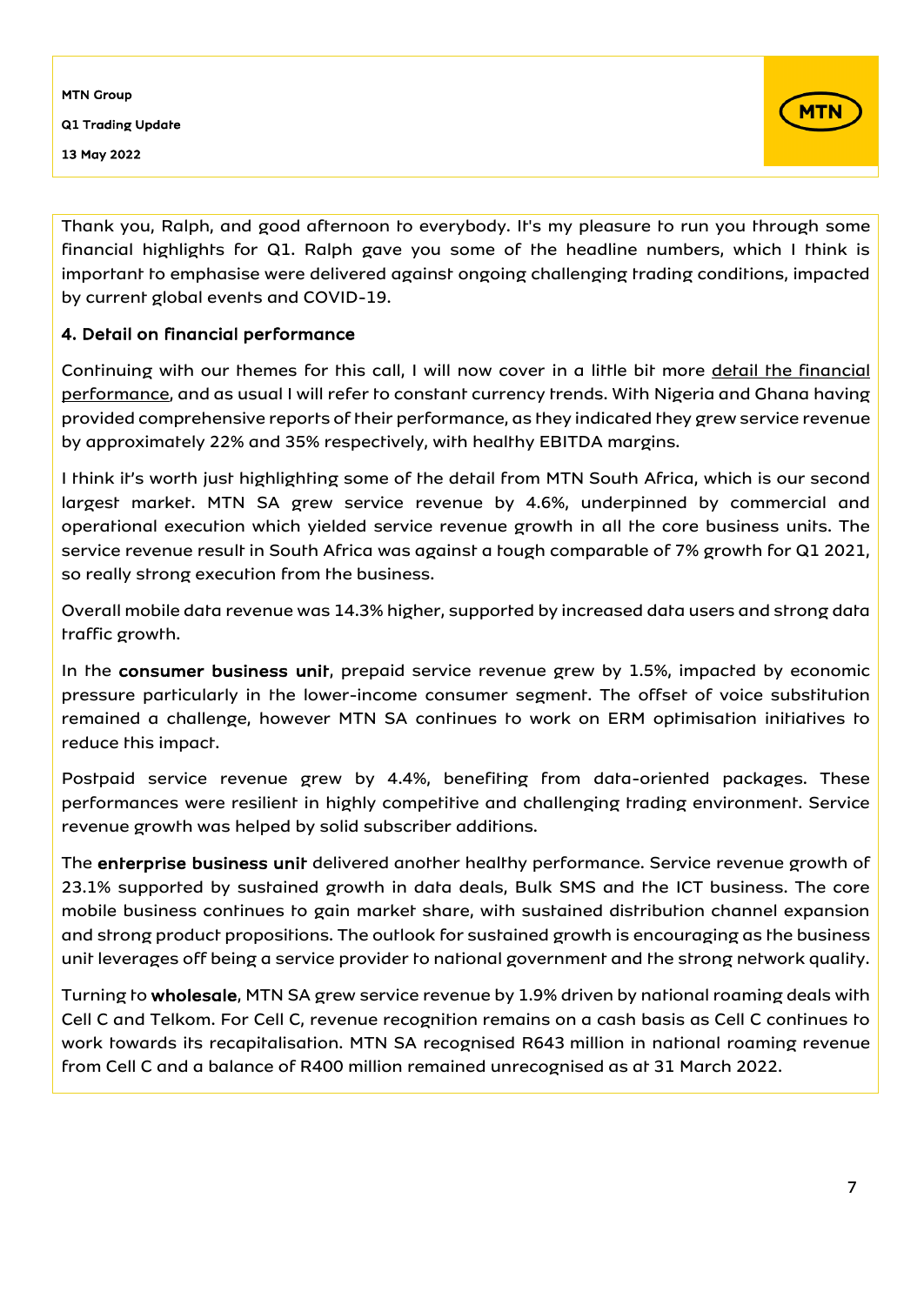

The new multi-year national roaming agreement with Telkom, which you will recall came into effect on 1 November 2021, continues to scale steadily and MTN SA is focused on further enablement of infrastructure sharing through the investment in the expansion of network capacity.

MTN SA grew its EBITDA by 3.7% and delivered a slight increase of 0.1 percentage point in EBITDA margin to 39.9%. This was on the back of the solid service revenue performance, which I just provided some colour on, as well as the disciplined execution of the expense efficiency programme.

Briefly on the regional performances, you would have seen that growth was quite solid. All regions delivered double-digit top line growth, with the SEA up by 12.7%, WECA by 17.0% and MENA region up by 83.4%. The latter excludes MTN Irancell, which we equity account for – that Opco grew service revenue by 26.6%.

The WECA and MENA region improved their margins on a blended basis, which is quite pleasing. The SEA region's blended EBITDA margin came slightly under pressure due to increased costs, mainly from MTN Rwanda.

I also just want to elaborate a bit on the performance of MTN Côte d'Ivoire and MTN Cameroon. Ralph spoke about this earlier, but MTN Côte d'Ivoire saw pressure on the top line growth due to a decline in fintech revenue from zero-rating of person-to-person and price reductions for withdrawals driven by intensified competition in the market during the second half of 2021.

This has had a dampening effect on the service revenue growth of MTN Côte d'Ivoire, which was slightly down by 0.9%, as well as overall Group fintech revenue which increased by 21.1%. As mentioned, we anticipate a return to growth in Côte d'Ivoire's fintech revenue, which should underpin our overall growth trajectory in the Opco and Group fintech top line overall.

MTN Cameroon's EBITDA margin declined by 1.9 percentage points and was impacted by provisions for taxes on Mobile Money transfers and withdrawals.

We remain confident that both operations remain on a strong foundation to grow over the medium term.

Very quickly on capex, before I talk about our balance sheet. We have capitalised R7.0 billion in the quarter. To reiterate, we are committed to sustaining the investment in our networks and platforms in line with our capital allocation framework. This is key in supporting the growth and our overall 2025 ambitions. As mentioned earlier, there was some accelerated capex to mitigate against supply chain risks.

## 5. Strong balance sheet and liquidity positions

Turning to the fifth theme, our balance sheet is in very good shape. At a consolidated Group level our net debt to EBITDA of 0.3x at end March 2021 remained comfortably within covenants and our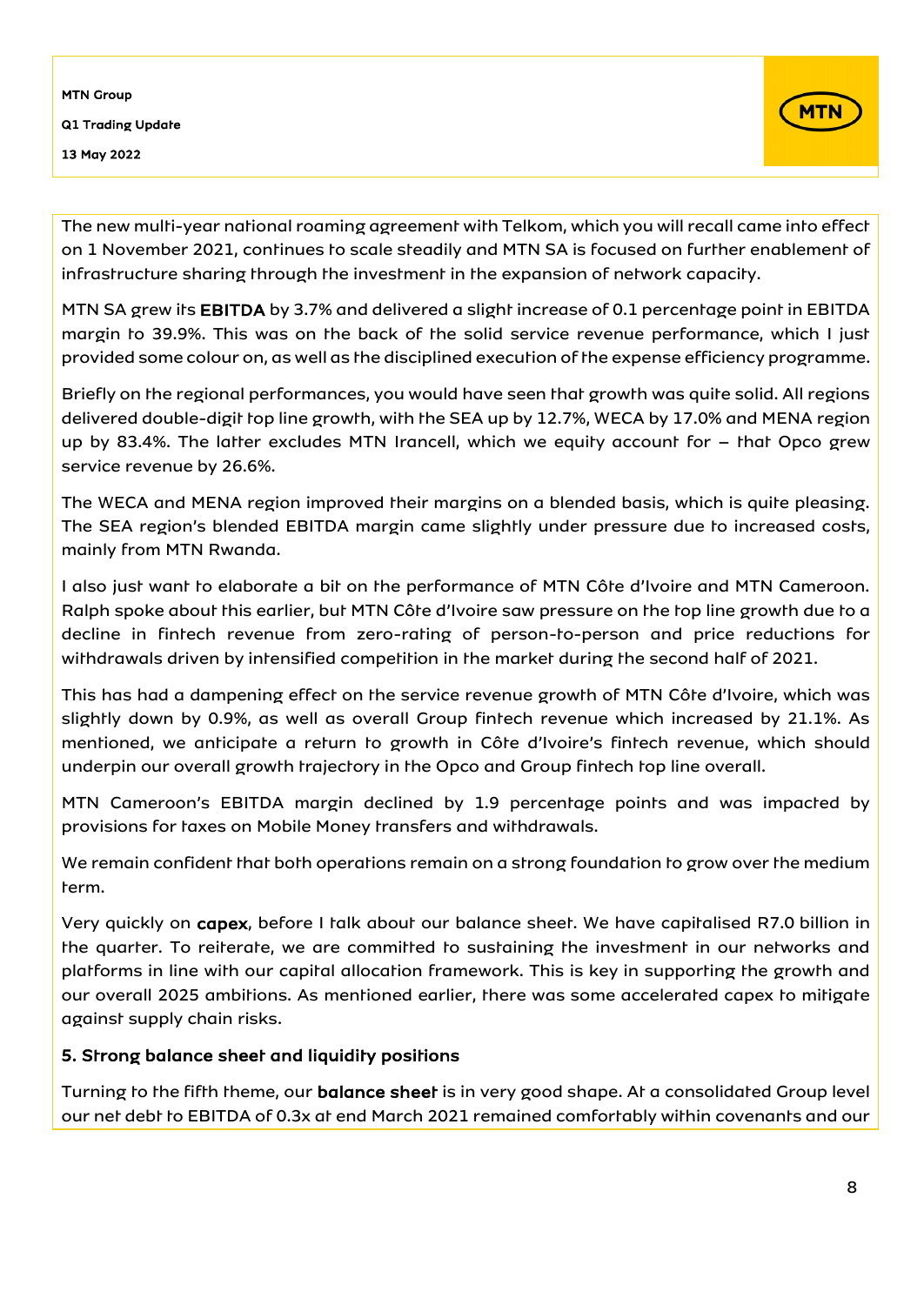

Holdco leverage showed further improvement. Holdco leverage is now at 0.9x, versus 1.0x at the end of December 2021. So, we are progressing well in further deleveraging of our balance sheet.

This was enabled by the progress in cash upstreaming. We upstreamed R2.9 billion from our operations in Q1, which includes the R643 million from Nigeria. Post the quarter end, there has been some further upstreaming of the proceeds from Nigeria Series 1 public offer and Ralph mentioned that we received an amount of R708 million.

Finally, we were pleased to see Moody's Investor Services upgrade our credit rating outlook to 'stable' from 'negative' reflecting our strong financial performance and reduction in leverage. This aligns very much with our targets and what we are trying to achieve within the Ambition 2025, including to optimise our funding mix.

I will pause here and hand back over to Ralph.

## Ralph Mupita

Thanks very much Tsholo. I will sum up with some outlook and concluding remarks.

We are quite encouraged by the resilience of the business and its performance to date. As mentioned, tracking well against medium-term targets for service revenue, with expanding margins supported by our expense efficiency programme and very good progress in our deleveraging faster ambition.

It's important to just call out a few of the dynamics you should consider as you look at the shape of the remainder of the year.

I think the first thing, as I mentioned earlier, is that we anticipate that our markets will be impacted by the global trends of higher interest rates and inflation of energy and food prices. Geopolitical volatility exacerbated by the conflict in Ukraine is further impacting these trends and affecting currencies, asset prices and supply chains.

On current macroeconomic and operating assumptions, we anticipate these factors to slightly moderate our EBITDA margin evolution in the short term. This is particularly when considering the additional investment required to accelerate NIN enrolment and verification and the launch of PSB services in Nigeria and higher energy-related expenses where we have diesel pass-through costs in TowerCo agreements. We have these pass-through costs with ATC in Ghana, Uganda and South Africa and part of the portfolio of Nigeria. In the context of Nigeria, we have about 2,200 towers of the 17,000 portfolio with ATC.

For South Africa, the operation remains impacted by the continued disruptions to power supply from Eskom. We anticipate network availability will be affected by loadshedding going forward, certainly in the near term, but we will be compensating with batteries and generators to largely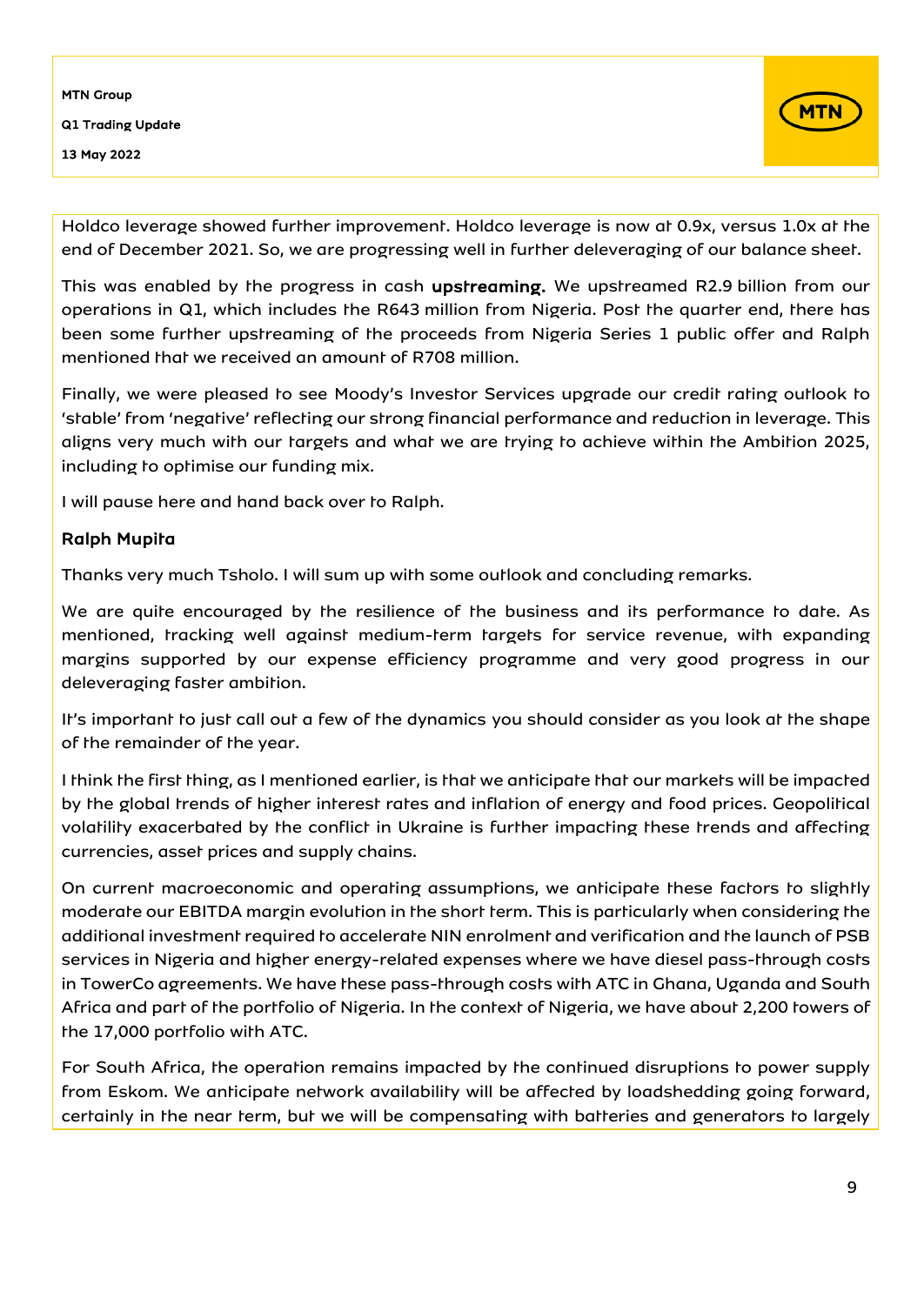

mitigate this as we get into the second half of this year. We are also focused on implementing the SA tower deal with IHS and anticipating financial close before the end of Q2 2022.

The focus in Nigeria will be on driving ongoing growth in the subscriber and revenue base in the context of prevailing NIN-SIM registration restrictions, as well as launching PSB services. EBITDA margin may be slightly impacted in the near term by these effects, but we remain committed to achieving margins within the 53-55% range which we have communicated as our aspiration over the medium term.

MTN Nigeria updated the market on NIN developments a couple weeks ago and that was a followon from the detailed call we held in early April. As we have executed our NIN recovery initiatives, we are seeing a gradual and encouraging turnaround as the affected subscribers are reconnected to resume voice calls. So, we are seeing the key trends moving in a positive overall direction.

Within fintech, during Q1, we implemented new mobile money taxes in Benin and Cameroon; we also made further P2P pricing adjustments in response to ongoing competition in Côte d'Ivoire to continue to stimulate user and usage growth. We have also now implemented the e-levy tax in Ghana and adjusted our pricing to limit the impact on usage in that market. It's too early to comment on impacts and trends overall of these new taxes, but we will provide comprehensive details with our H1 results when we will have more data.

The final award of the PSB licence in Nigeria will be key in driving our fintech growth over the medium term. We are planning the commercial launch of PSB services before the end of Q2 2022, so that is somewhere within the next six weeks we will be launching in Nigeria.

In terms of some of our key strategic programmes, the work to structurally separate our fintech and fibre businesses is ongoing and remains on track. We are focused on scaling the fintech ecosystem, shifting the product mix to advanced services and securing a few select strategic partnerships that will support the scaling of the business sustainably and getting these all done before the end of this year.

On the Middle East exit, we continue to explore an orderly exit of Afghanistan, you are well aware of the challenges in Afghanistan and as when we have made progress, we will communicate to the market even if it is before the results release in August of this year. We remain focused on executing our Ambition 2025 strategy to drive growth, deleverage the Holdco balance sheet faster and unlock value for our shareholders. Our capex guidance for FY 2022 is unchanged at R34.4 billion and we are maintaining our Group enhanced medium-term guidance framework.

On that note, let me hand the call over to Thato and the operator for Q&A.

## Thato Motlanthe

Thanks very much Ralph and Tsholo for that overview of our progress in Q1. I think at this point we can hand back over to Claudia to facilitate Q&A. Thanks, Claudia.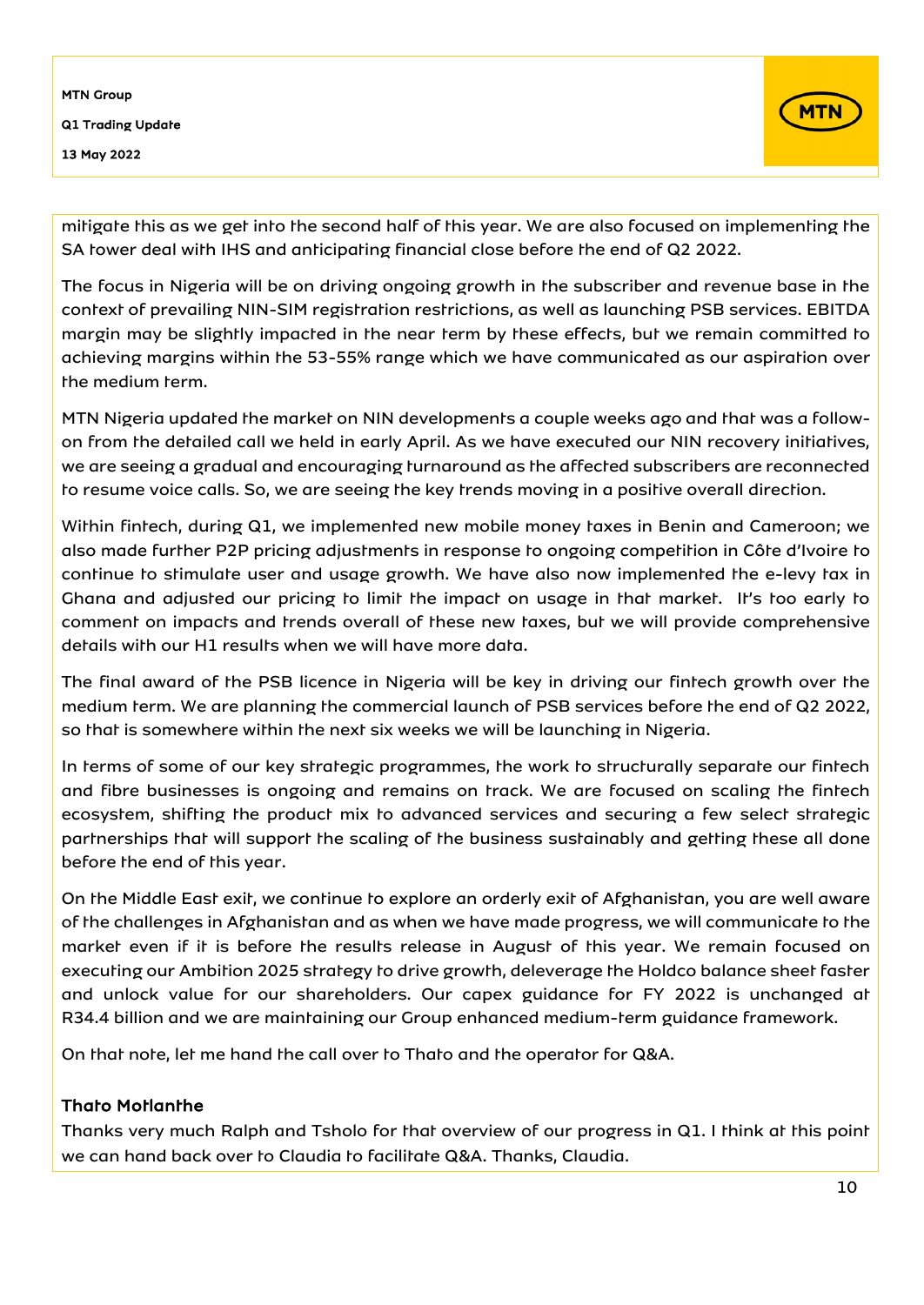Q1 Trading Update

13 May 2022



#### **Operator**

Thank you, sir. If you would like to ask a question, please press \* then 1 on your touchtone phone or on the keypad on your screen. If you decide to withdraw your question, please press \* then 2 to remove yourself from the list. Again, if you would like to ask a question please press \* then 1. The first question comes from Preshendran Odayar from Nedbank. Please go ahead, sir.

## Preshrendran Odayar

Thanks, and congratulations on the quarterly results. I've got three questions if I can. The first one is on Nigeria. What exchange rate did you repatriate the cash at, and what are the reasons why there's still the remaining balance that hasn't been upstreamed? What are the bottlenecks for getting that cash out?

The second, are you able to tell us what percentage of your wholesale revenue is coming from Telkom at the moment, or is it still too early to give us some detail on that?

And then the last one is I think your enterprise business unit in South Africa has shown an accelerated growth for the tenth consecutive quarter now. How much of that is actually coming from the government contract that you guys were awarded late last year? That's it from me. Thanks.

## Ralph Mupita

Thanks for the three questions. I'll ask Tsholo to take the first one and then I'll give some colour on the latter two.

## Tsholo Molefe

Thanks, Preshendran, for your questions. As you recall, we still follow the same process that we followed before. And at this stage what we have been able to upstream at is just over #490. But essentially obviously it is an average because it is based on the number of applications that we've made that come through at spot and then discounted into spot. As we said previously, it's a combination of spot and forwards, but mainly weight on the forwards.

## Ralph Mupita

Maybe to your two latter questions, on the wholesale side it's largely still Cell C. It does take time to get that wholesale national roaming agreement all set up across our sites. We have a minimum commit of 10 million per month.

What I can say to you without revealing all the details is as the quarter progressed, we started getting a little bit above that. As you work through the numbers, this is still all largely Cell C, and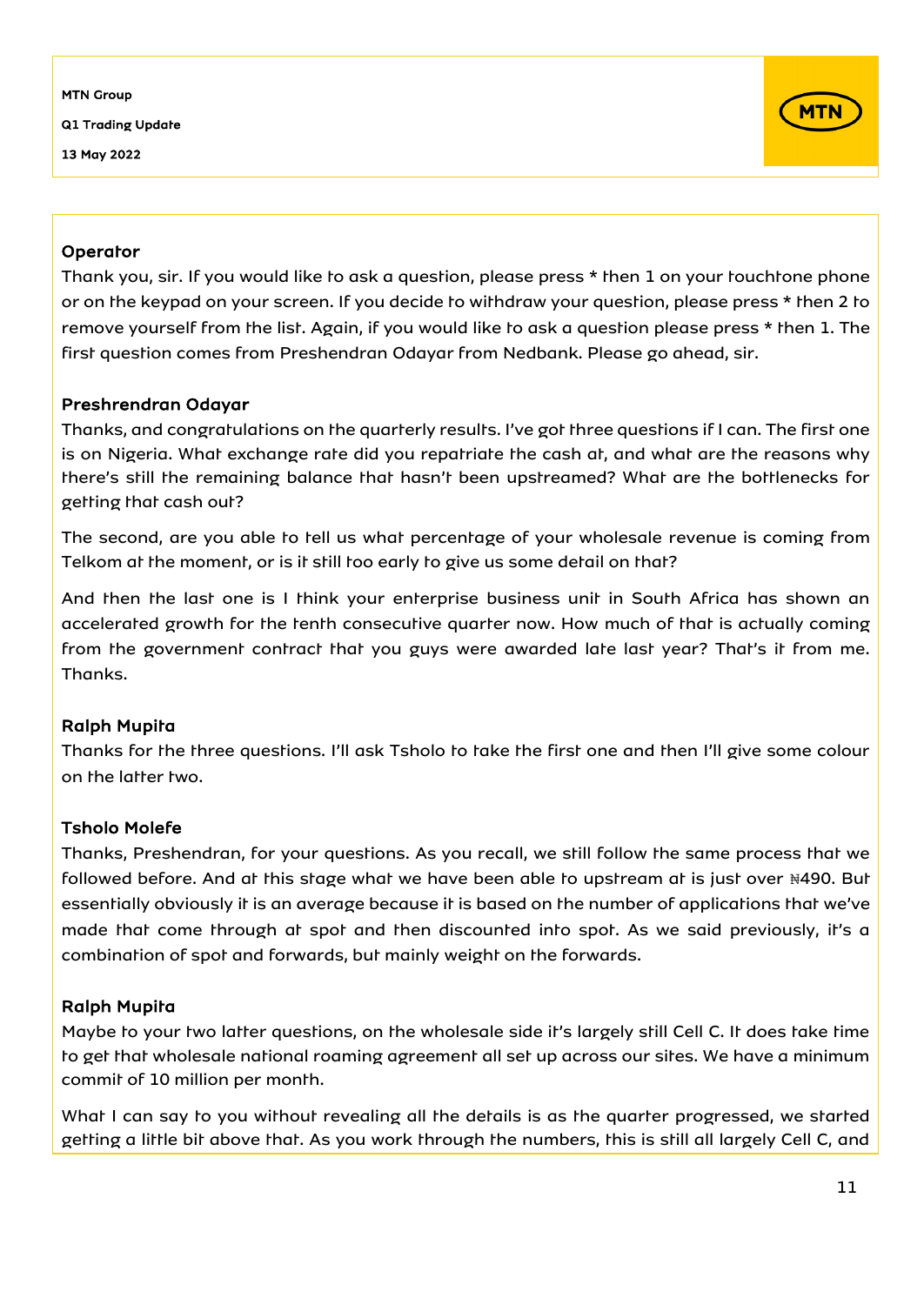

we will ramp up through the year on the Telkom national roaming contract. So, Telkom is still relatively de minimis as the sites get arranged for much broader national roaming.

On enterprise, as you said, we've had very solid growth. Many thanks to Wanda and the overall SA team. We've been getting broad-based growth in enterprise, as you said, for several quarters. The RT15 contact, which is the government contract you mentioned, obviously we were successful in being chosen as one. It's not exclusively just us, so pretty much all the other carriers are competing for this business. But I think we've made good progress in this quarter in being able to secure.

I wouldn't want to leave the impression that it's all the government business. As I said, we started seeing the effects coming into particularly Q4 last year and then obviously some into Q1 this year. So, it's broad-based private sector/government. That's on the co-mobility but also on the ICT services. I think that question you should hold on to probably for another 12 months, because even if you get awarded there has got to be a port out from Vodacom still to work through. So, it isn't the only source of growth. It's broad-based growth within our enterprise business,

#### Preshrendran Odayar

Thanks, Ralph and Tsholo. Appreciate it.

## **Operator**

Thank you. The next question comes from Madhvendra Singh of HSBC. Please proceed with your question.

## Madhvendra Singh

Hi. Thanks a lot for taking my questions. Three quick questions. The first is on Uganda and Rwanda ARPUs look much lower than recent rates. Is it something changing in the calculation or is that really the real decline in ARPUs?

The second question is on South Africa. I'm just wondering, if you were to adjust for the negative impact of the floods and power outages, what would have been the underlying service revenue growth trend in South Africa?

Finally, the point about the mobile money pressure you are seeing in Ivory Coast. I'm wondering what you know about the competitor. In which markets do you compete with them? And do you see any risk of them entering the rest of Africa markets as well, given you are already signing off the regulatory approval processes, the time it takes and so on? What's the risk that the pressure you are seeing in Ivory Coast spills over in other markets? Thank you.

## Ralph Mupita

Thanks for those three questions. I'll give the ARPU question to Tsholo, but can we start with three, two, one, so Tsholo will answer last? The main pressure we're seeing with Wave coming in as an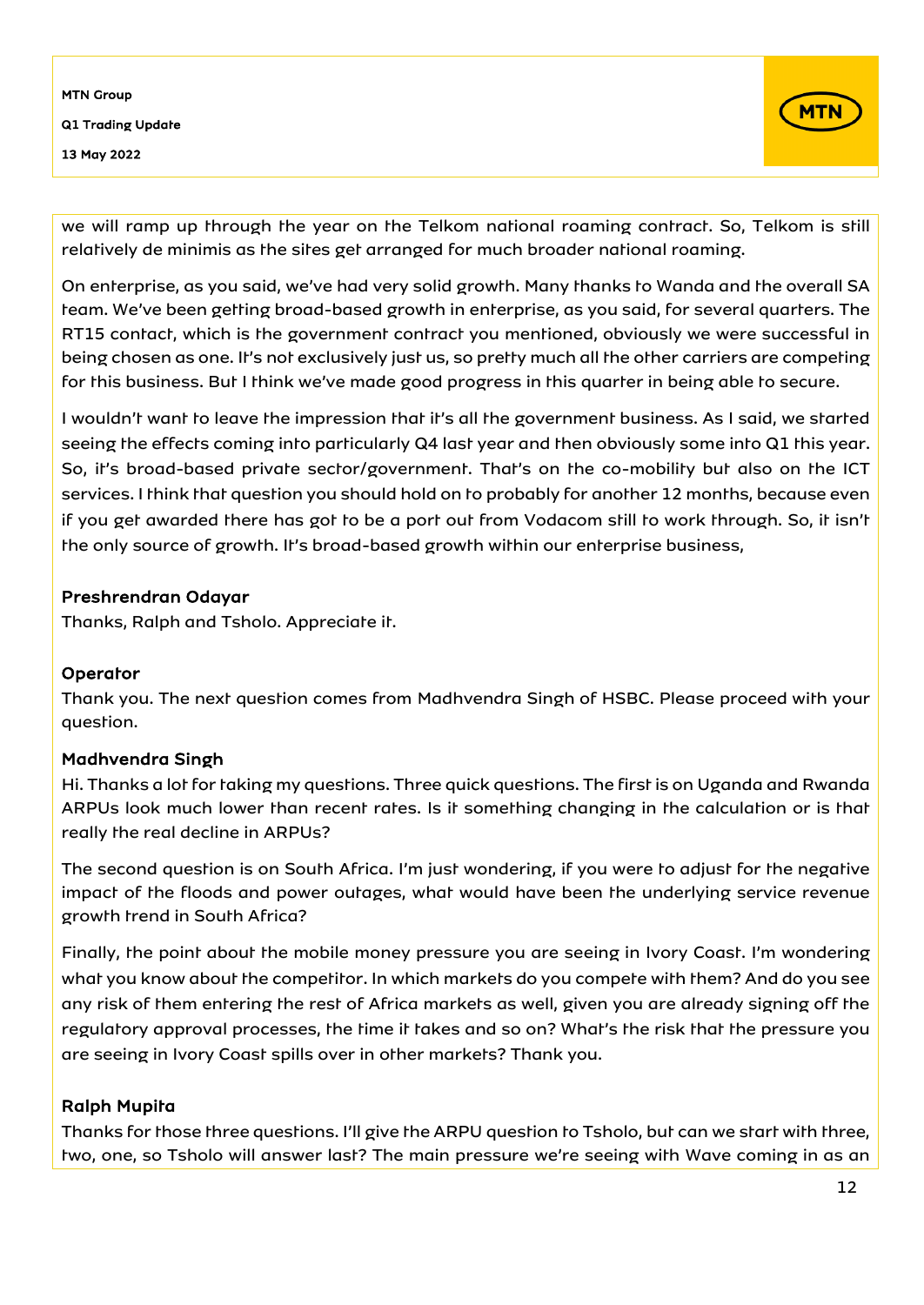

OTT player was actually in Côte d'Ivoire. We communicated this I think with the Q3 trading update that we were taking decisive action to respond where we reduced P2P pricing.

We talk about the pricing umbrella. The pricing umbrella was widest in Côte d'Ivoire, which I guess made it very simple for Wave to come into that market and challenge both ourselves and Orange. So, when they set up, we immediately took a medium-term strategic decision to pull back on pricing on P2P and withdrawals. We always said that the fintech model needs to transition to advanced services over time.

So, we took a decision actively to cut pricing to start building the user base. And as I said in my comments, I think we've been very encouraged with the user growth. So, in Côte d'Ivoire we saw good growth, over 500 000 mobile money subscriber growth in the quarter. So that base growth and what we track on a monthly basis, we see ourselves back in growth by Q4 this year.

So, I think our response in Côte d'Ivoire has taught us a lot. We are encouraged by the progress we're seeing. So, where else are we seeing them? We're seeing them in Benin and Uganda. In those markets the pricing umbrella was not as wide as we had in a market like in Côte d'Ivoire. There is basically no pricing umbrella to work with if you are coming into a market like Ghana. And obviously in Nigeria we will launch with the Future Fit proposition. So, that's a response on the mobile money competition.

On South Africa, I think we won't disclose the impact, but suffice to say, as I mentioned, we had 500 sites which we were able to restore very quickly. As I said, we have only 47. We have 12 500 sites in MTN SA. So, the impact is relatively de minimis. If we hadn't been able to restore the 500 sites, we would be looking forward and making some sort of broader statement.

But for us it's more the impact socioeconomically in KZN that's concerning. The big issue, as I said, in South Africa is watching what happens with load shedding towards network availability. But we do have a resilience plan, as we call it, to up the investment in batteries and generators to ensure high network availability. IHS coming in ideally as we start H2 to manage our towers, we have already been planning our work. That's actually a bigger issue than KZN. Tsholo, on the ARPUs.

## Tsholo Molefe

On the ARPUs, thanks for picking that one up. There was an error in the data that crept in for Uganda and Rwanda specifically, and we have since rectified it. If you download the SENS on the website, you will get the correct numbers. We do apologise for that inconvenience. Of course, there has been a reduction in ARPU in areas like Côte d'Ivoire, mainly driven by the drop in fintech revenue while the active subscriber base has increased.

#### Madhvendra Singh

Thank you very much. This was very helpful. Thank you.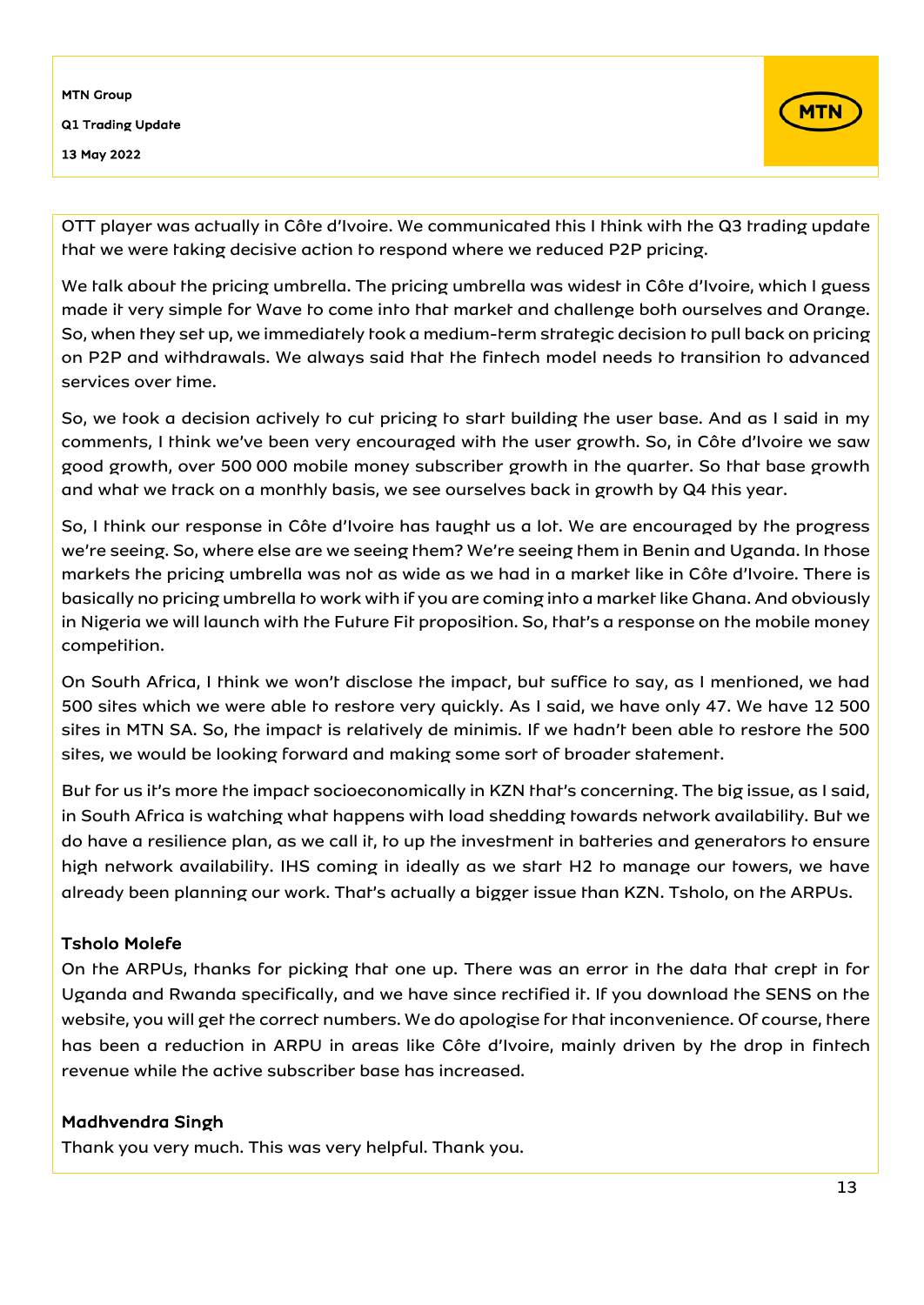Q1 Trading Update

13 May 2022



#### **Operator**

Thank you. The next question comes from Jonathan Kennedy-Good from JP Morgan. Please proceed, Jonathan.

#### Jonathan Kennedy-Good

Good afternoon. A couple of questions from me. Just on the fintech taxes in Benin, Cameroon and obviously Ghana being implemented now, are the banks subject to the same level of taxation? i.e., is it uniformly applied across the sector? And then secondly, in Benin and Cameroon can you give us a sense of the quantum of these taxes?

Then finally, I perhaps didn't really understand the comments on the Ghana Commission earning rules being implemented last year to improve margins. I think there was a comment that that impacted transaction value in that market. I'm just trying to understand why you would move to improve margin rather than capture market share in that market.

#### Ralph Mupita

Okay, Jonathan, let's start with your second question. So, what we observed in the Ghana market late last year is that agents were taking a particular transaction and slicing it up as a way to earn more commission. What that then affects obviously is our cost of sales. And we took measures towards managing that. That did affect the overall transaction value.

So, we reduced the overall commissions paid, and that's where it comes and impacts our margins positively. But we also felt that that was an opportunity that was creating a little bit of 'arbitrage'. That is what the guys in Ghana were noticing. It will normalise as we go through several quarters, but we think the commission structure change is sustainable. To your point around market shares in a market like Ghana, I think we have decent market shares just given our market position there.

On the fintech taxes, generally they are set up from a regulatory perspective as taxes on electronic transactions or mobile money. And so, they largely impact mobile money businesses. Given the structure of the banking markets, which you will know well, the retail banking market is actually very under-penetrated, which creates an opportunity for ourselves. So, we've got all these taxes across the markets. I think the most mature one is the one that we referenced, which is the Ghana one which is the 1.5% levy. And we're implementing it in a three phased approach.

The first is we are implementing it within the  $ℚ100$  threshold. We are implementing it across our own base. We are going to have to create a common system across operators where we need to monitor the  $Q100$  across the full set of operators. That will be the next step that we will then follow.

I guess in Cameroon and Benin for now I would simply say they're not as material as for Ghana. But we will monitor and report on all of this as we progress. We've had similar taxes in a market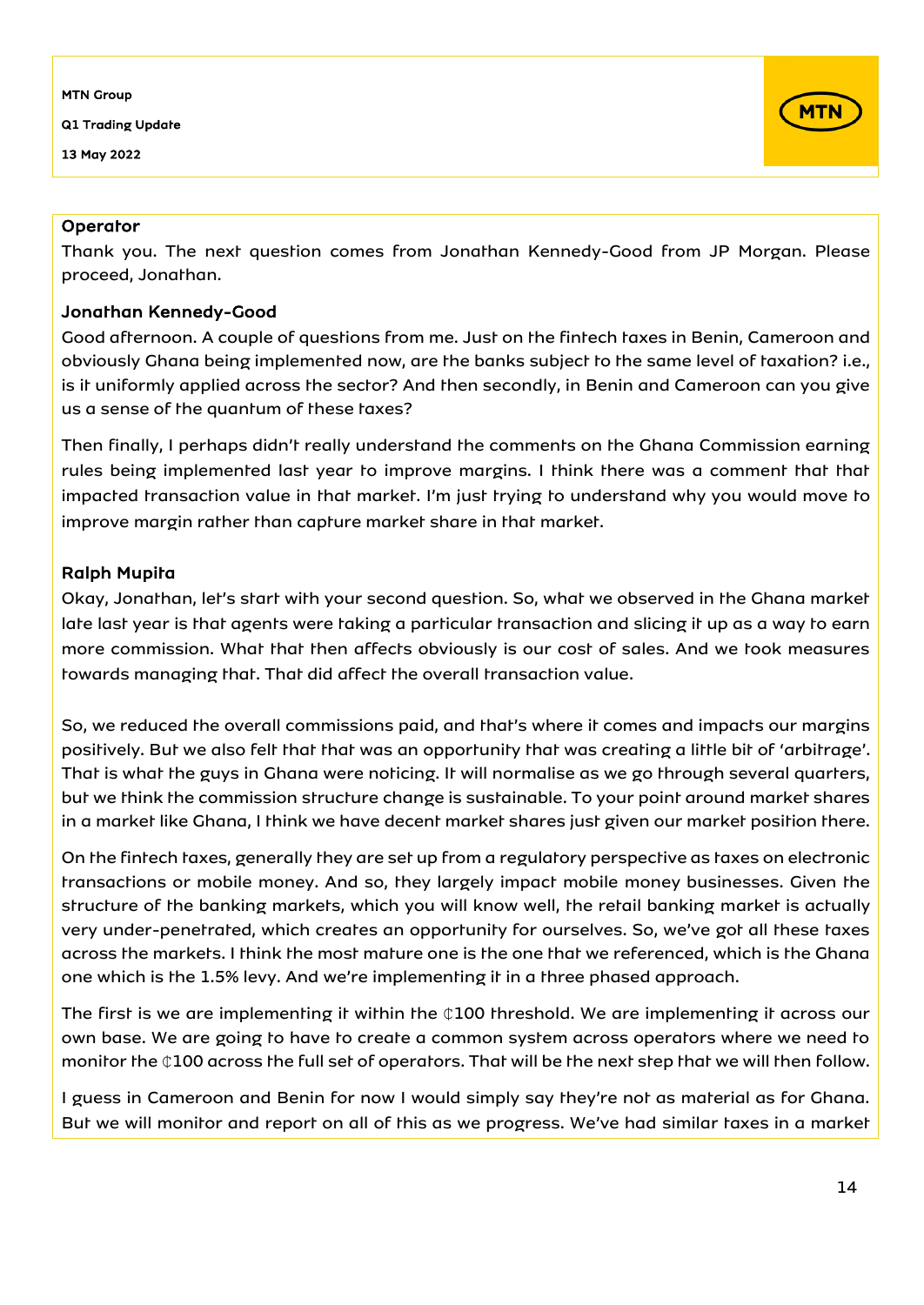Q1 Trading Update

13 May 2022



like Uganda, as you will well remember. And obviously we've recovered through that after a couple of reporting periods.

## Jonathan Kennedy-Good

Thank you. If I may ask one more question for Tsholo, could you just remind us of where we are on total US Dollar debt at the moment given the upstreaming since year end?

## Tsholo Molefe

It has not moved since the Q1, so we still have the Eurobonds that expire 2024 and 2026. So, it's US\$750 million and US\$500 million. So, we are currently in terms of mix at 61% to 39%, so 61% Rand and 39% Dollar debt. But as we said, the intention is to start looking at early redemption subject to market conditions and bondholders' appetite.

## Jonathan Kennedy-Good

Great. Thank you.

## **Operator**

Thank you. The next question comes from Myuran Rajaratnam from MIBFA. Please go ahead, sir.

## Myuran Rajaratnam

Good afternoon and thanks for the opportunity. The first question is I'm trying to get a sense of how much more wholesale revenue is still to come from Cell C. I think the plan is to have the full prepaid base roam on MTN, that's Cell C's plan if I remember. What percent of the prepaid traffic are you carrying at the moment, so that we can get a sense of how much more they use?

And the second question is we saw very good growth in enterprise. I know you answered earlier Preshendran's question, but the first quarter of last year you grew 17% and now you grew 23%. That's resounding growth. So maybe just some colour as to how much road is left here on this runway. How much runway is left here?

Because if it's quality and network related, then clearly you have a better speed and better network quality at the moment if you see the MyBroadband studies and things like that. Your speeds are sometimes double what Vodacom has. So, is that related, or is it more just something like the government contract or something else that's happening now but might not have a lot of legs left in it?

And the last one is in your big operations like Nigeria and Ghana, I know you disclosed the smartphone penetration, but can you tell us what your 4G-enabled or capable handset penetration is in those markets, Ghana and Nigeria? Thanks.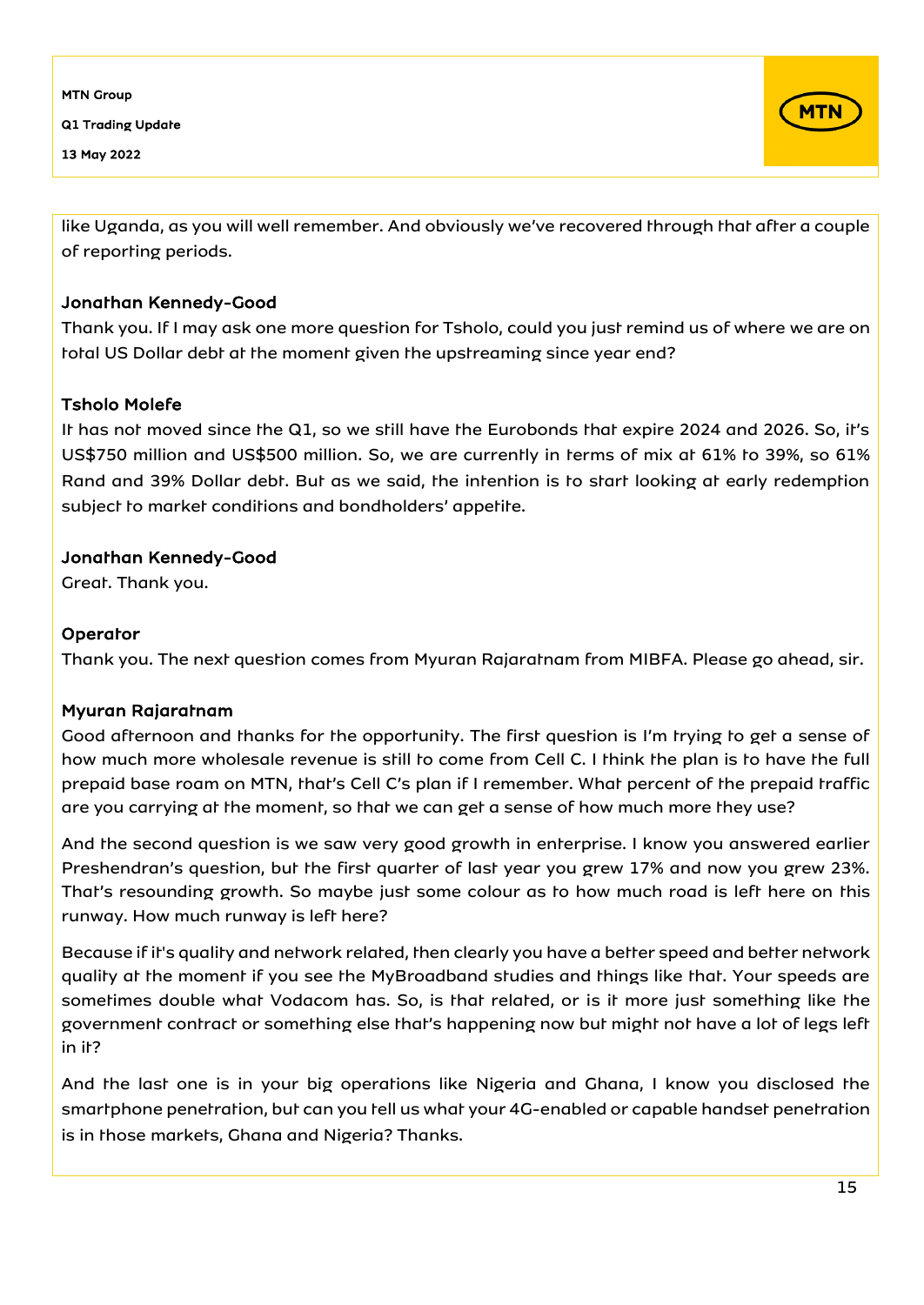## MTN Group Q1 Trading Update

13 May 2022



## Ralph Mupita

Thanks very much. You always ask difficult questions. We will try and answer them. Let's start on the wholesale revenue. Cell C is in a process of recapitalisation, and they moved pretty much most of the traffic. You are aware of the postpaid book being managed by Vodacom. But pretty much the rest of prepaid is on the MTN network. To me the scope for growth is how they get recapitalised and how competitive do they become. That will be the factor that drives the growth that we have.

And because those are uncertainties, we've remained on a cash basis of accounting. So, I think it would be irresponsible of me to say I think there is X still to come from Cell C. We are looking for the first indicator, which is the recap, and then obviously solid trading. As they trade and get more market share, with our current relationship we should grow. The issue there is probably more what growth we can get out of Telkom.

Just on the enterprise side, I take you back to around 2018 where Wanda and team did come through. And we did make a confession so to speak that MTN had been under-indexing in the enterprise space where we had pivoted quite a lot towards ICT and not focused on the core connectivity business. And if we had a good network, had a good product portfolio and a good sales and go-to-market team, and got 30% of our share – because we were not getting 30% share – we should naturally be picking up the market.

So, it's ten quarters of double-digit growth that we've seen from a business that was probably exgrowth pre-2017. For sure the RT15 has been helpful towards the back end of Q4 and Q1, but on a year-on-year basis it doesn't tell the full story. That's why I did say in a year's time when we've lapped the start of RT15 coming across, that's when. In my own internal meetings, the point of paranoia is when we've lapped RT15 we're going to have to keep growing.

I think the main point there is that we want to have a broad, diversified growth, enterprise, private sector as well as the public sector, core connectivity and ICT services. Obviously with 5G coming on, there are also opportunities there. Edge and all manner of things create opportunities for Wanda's business.

On your point around 4G handsets, I don't think we disclose that. We just talk about data-capable devices, so we include 3G and 4G. You're raising a question on disclosure, so we'll talk to Jens about disclosing 3G and 4G. But whenever we talk smartphone we talk about data-capable handsets, so these include 3G and 4G. We don't normally disclosure that split, but we'll take that as feedback and consideration for other reporting periods.

## Myuran Rajaratnam

Fair enough. Maybe I can squeeze in one last one. In Côte d'Ivoire did the other large mobile money operator – I'm not familiar with the market as much as I should be. I think it's Orange – did they also cut back the fees like you did? Was it an industry-wide move?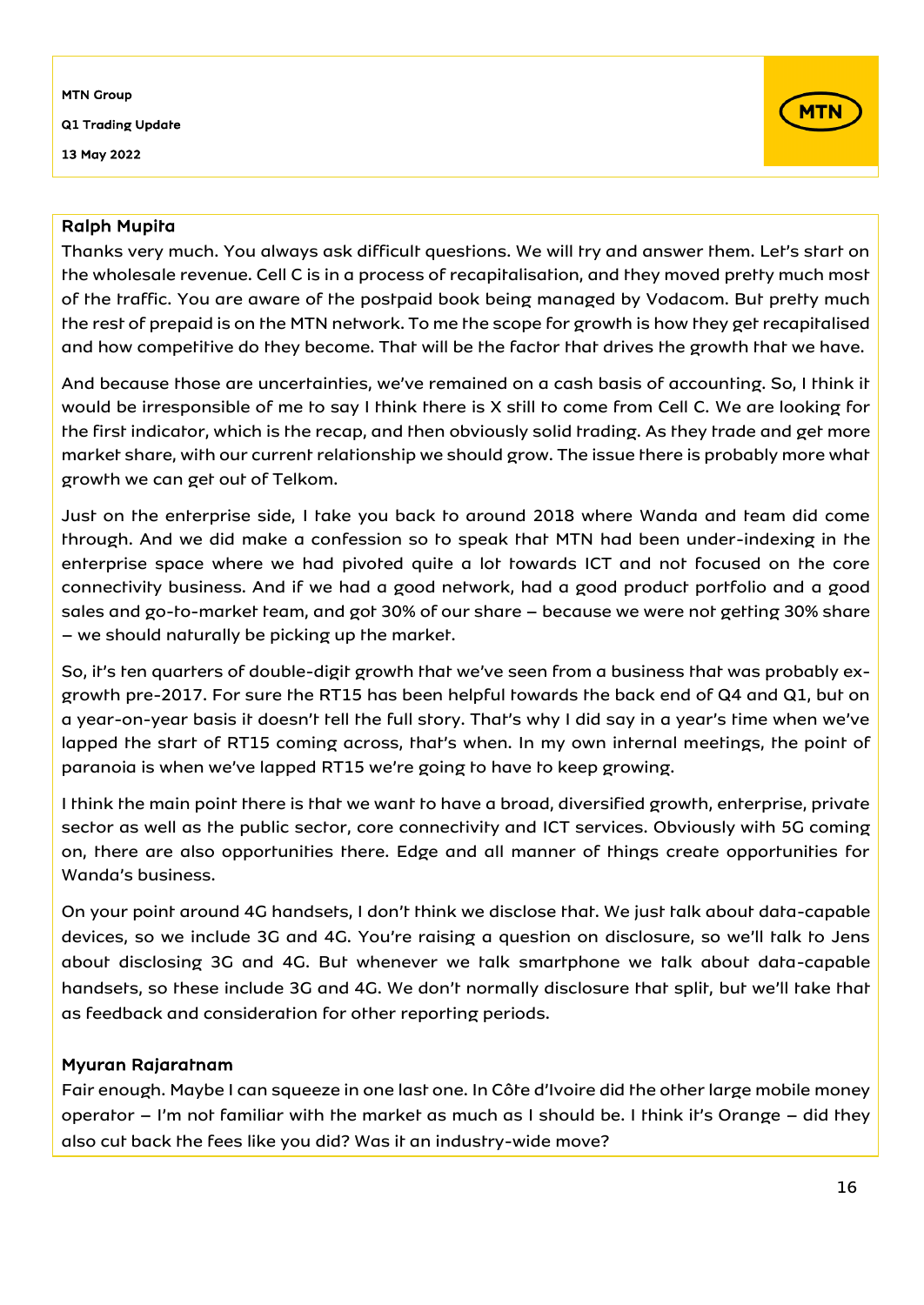Q1 Trading Update

13 May 2022



#### Ralph Mupita

Yeah, they did. On the Wave thing, I don't know if there are Wave people and investors sitting on this call. Wave originated in Senegal. So, they started in Senegal and built up quite a sizeable business. I think it was five million subs actually in Senegal. And we don't operate there, but our read of it is Orange didn't react.

So, they also reacted in Côte d'Ivoire quite similar to us. We don't know what their profile is in terms of recovering the base and seeing improving trends. But they are the other large operator, and they did, as I mentioned earlier on, reduce the pricing umbrella on P2P to remain competitive. I think they've released their results and they made similar comments to what we said around Côte d'Ivoire.

#### Myuran Rajaratnam

Great. Thanks so much.

#### **Operator**

Thank you. At this time, we can only take one final question. The next question comes from Nadim Mohamed from SBG Securities. Please proceed, Nadim.

## Nadim Mohamed

Good afternoon and well done on an excellent set of results. Seeing that there's only one more question, I'll just ask a question on aYo. I noticed that you are changing the strategy away from the free policies. I assume that means the policies that were offered upon recharging and so on.

I would just like to understand how you are repositioning it. What are the products and problem points that you are trying to address through the change in strategy? Lastly, what kind of ARPUs are you looking at getting from these kinds of policies as you change the strategy?

## Ralph Mupita

Look, on the aYo let me start with the long-term strategy. Our long-term strategy is the partnership that we are looking to launch in H2 as soon as we've got all the regulatory approvals. Just to give you guys colour, if you do a pan-African deal, you've got to go through all the regional and national regulators. And we've been able to pretty much navigate that now. I think we've probably got a month or two to close on all the areas.

But I think what we want to be building is an insurtech business that has a stable and a profitable policy book. I think if you look, previously our policies were high but very de minimis contribution to service revenue. So, what we're doing is a bit of a pre-emptive action to start reducing, to your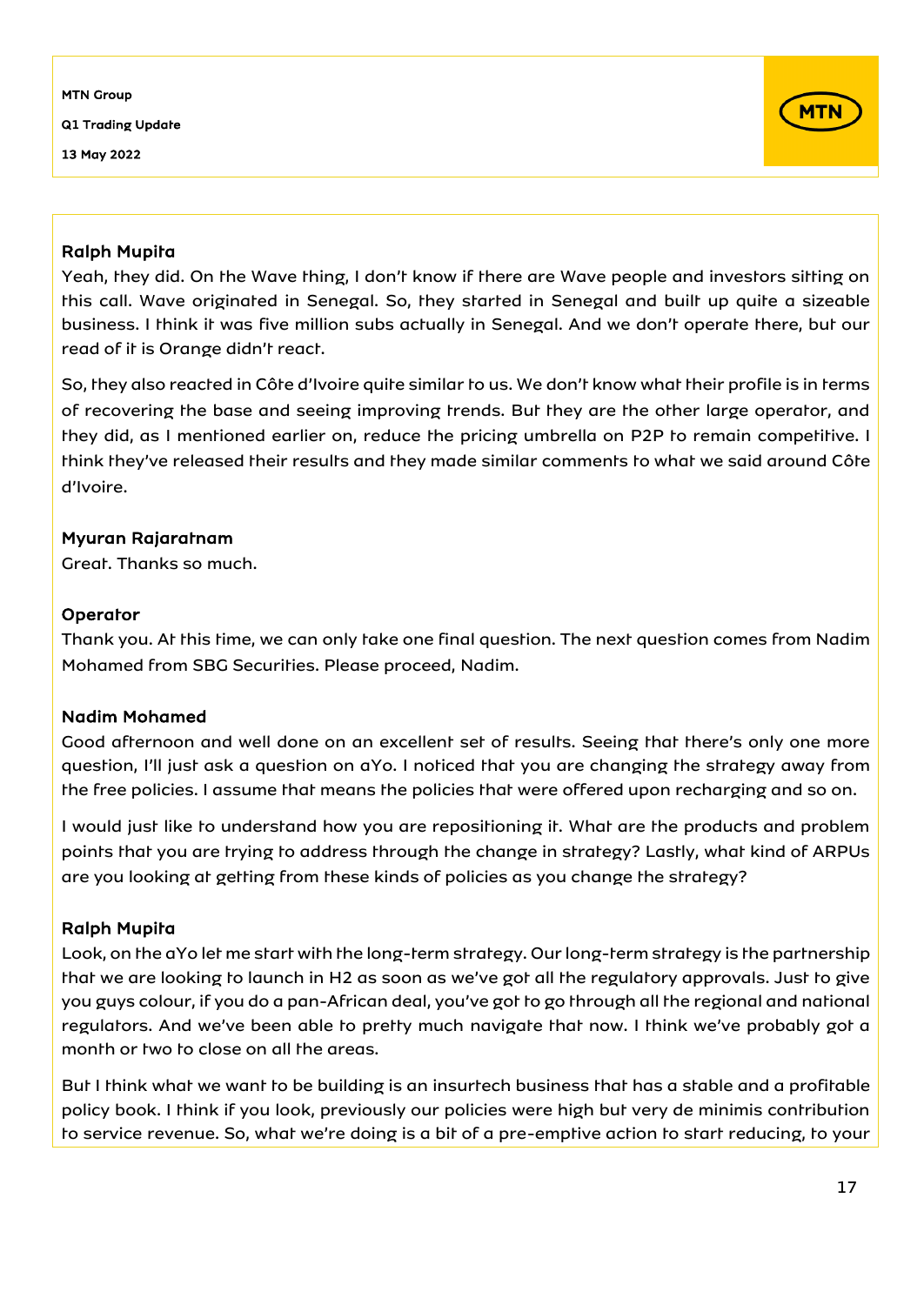

point, some of the free policies that are active but actually not delivering any meaningful economics to ourselves or a potential JV partner.

So, I think you must see it as a bit of a clean-up of that base, particularly the policy base we had in Uganda, and preparing for what we anticipate will be a better correlation between registered policies, active policies and a growing revenue base ultimately being profitable. That's what we were busy consciously cleaning up ahead of the tie-up with Sanlam, which as I said we anticipate formally kicks off in the early part of H2 subject to the final regulatory processes.

## Nadim Mohamed

Excellent. And if I may just squeeze in one other question, during Q1 were there any price increases on postpaid, or are they coming later on in the year?

#### Ralph Mupita

There were. We did announce in South Africa. I think we said – Tsholo is going to remind me – 5%. Obviously, we are also absorbing inflation, so we can't just take all the hits on inflation across our markets. So, on postpaid, as Tsholo has confirmed, it's about 5%.

## Nadim Mohamed

Excellent. Thank you so much.

## **Operator**

Thank you. At this time can I hand back to Ralph for closing remarks?

## Ralph Mupita

Thanks very much. We appreciate you guys staying with us for the full hour and what may sound like a long preamble in terms of trying to give you colour. We hope that we've given you a bit more colour. We want to be transparent about the kind of macro that we're operating in. It is tough, as you guys well know.

We've got a good team on the ground that's focused on execution and trying to manage the macro. We operate in the macro. We don't control all the forces. But we have a good strategy and a resilient strategy that we will look to execute.

And we look forward to engaging you with our half-year results which we will present to you in early August. If there are any other announcements that come through, for sure we will have a call to update you.